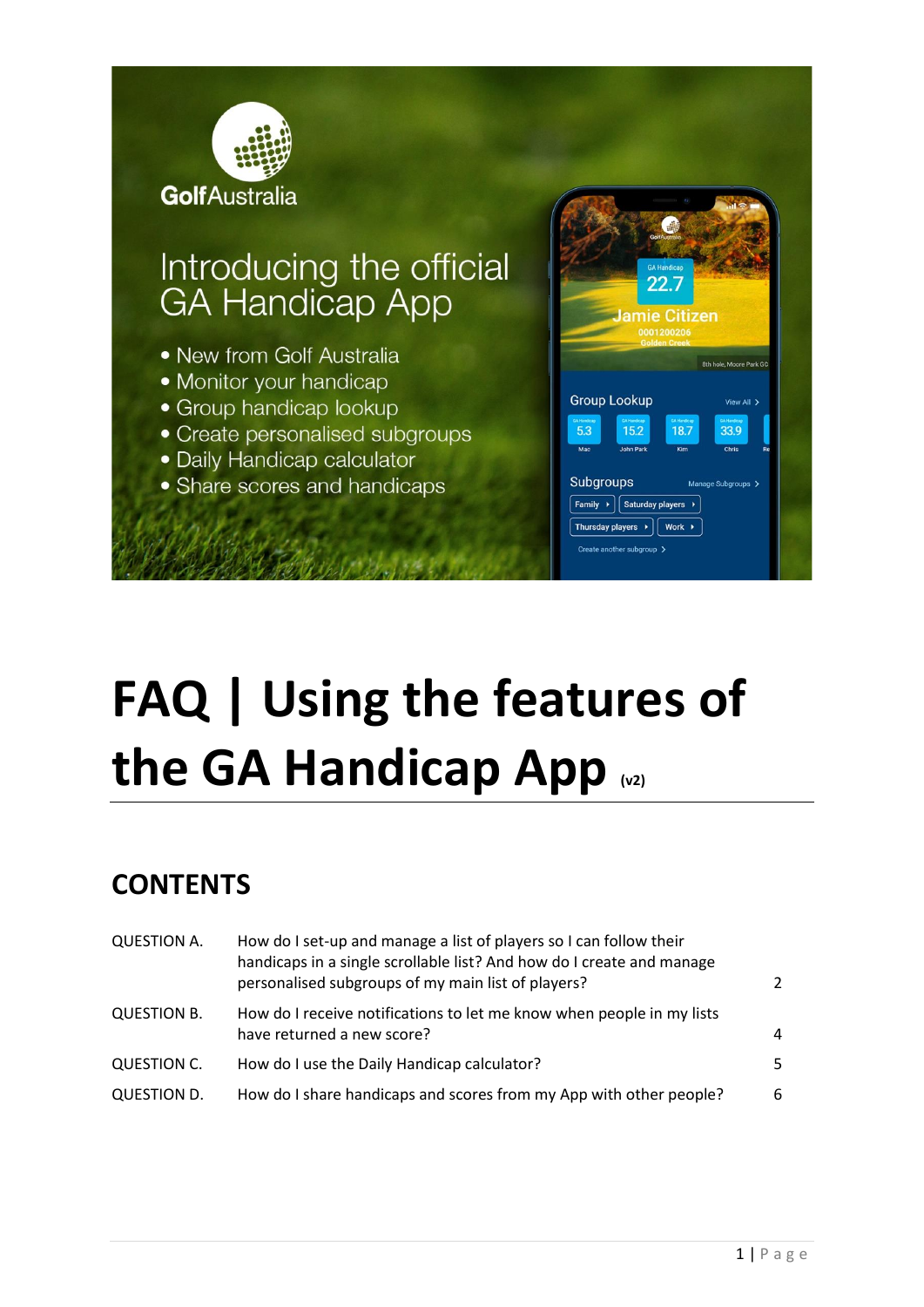## <span id="page-1-0"></span>**QUESTION A.How do I set-up and manage a list of players so I can follow their handicaps in a single scrollable list? And how do I create and manage personalised subgroups of my main list of players?**

**I want to be able to follow the handicaps of up to 100 different people in a single scrollable list. Will the App allow me to do that in an easy way, and to edit my list if I want to? I also want to be able to create personalised subgroups of my main list of players to make it easier for me to follow their progress – for example, I'd like to be able to setup one group for my family members, another for my work colleagues, and another for my weekend golf friends. Will the App allow me to do that too?**

Yes, the App has a feature that will allow you to do all this very easily.

- Creating your main list of players is easy to do. Whenever you use the *'Add a Player +'* function, the player is automatically added to your main Group List.
- As a part of the process of adding the player, the App will always present you with the option to add the player to one of your existing personalised subgroups – or to start a new subgroup, and to add the player to the new subgroup you create. You don't have to include a player in a subgroup – subgroups are optional for you.

Here are the instructions to follow to save a player to your App (and to add them to your personalised subgroups if you choose to do so):

- 1. On the menu at the bottom of any screen in the App, tap on the *'Group Lookup'* option.
- 2. In the Group Lookup screen you will see a green button with *'Add a Player +'* on it. Tap on this button.
- 3. You will now be presented with a screen that allows you to add the new player.
	- o Add the new player's GOLF Link number and their name (you can use their full name, or just their given name, or a nickname – you can choose whatever name you like).
	- o **If you want to create a new subgroup to add this player to,** tap on *'Create Subgroup +'*.
	- o **If you have already created existing subgroups,** you can add the new player to one (or more) of your existing subgroups by tapping on the name of that subgroup – your existing subgroups will all be listed on the screen for you to choose from.
	- o After you've entered the details for your new player, tap the green button with *'Add Player'* on it. The player will automatically be added to your main list of players. If you tap on the *'Group Lookup'* option that appears on the menu at the bottom of any screen in the App, you will now see this new player in your list. The player will also be automatically listed in any of your personalised subgroups that you've put them in.

#### **What if I've added someone to my App, but later want to delete them entirely?** How do I do that?

The App will allow you to do this very easily. Here are the instructions to follow:

- 1. On the menu at the bottom of any screen in the App, tap on the *'Group Lookup'* option.
- 2. Find the name of the player you want to delete.
- 3. Then place your finger on the player's name, and hold your finger there. Whilst still holding your finger on the screen, slide your finger a few centimetres to the left and then lift your finger off the screen. You will see a red *'Delete'* button. Tap on this *'Delete'* button, and the player will be completely removed from your App.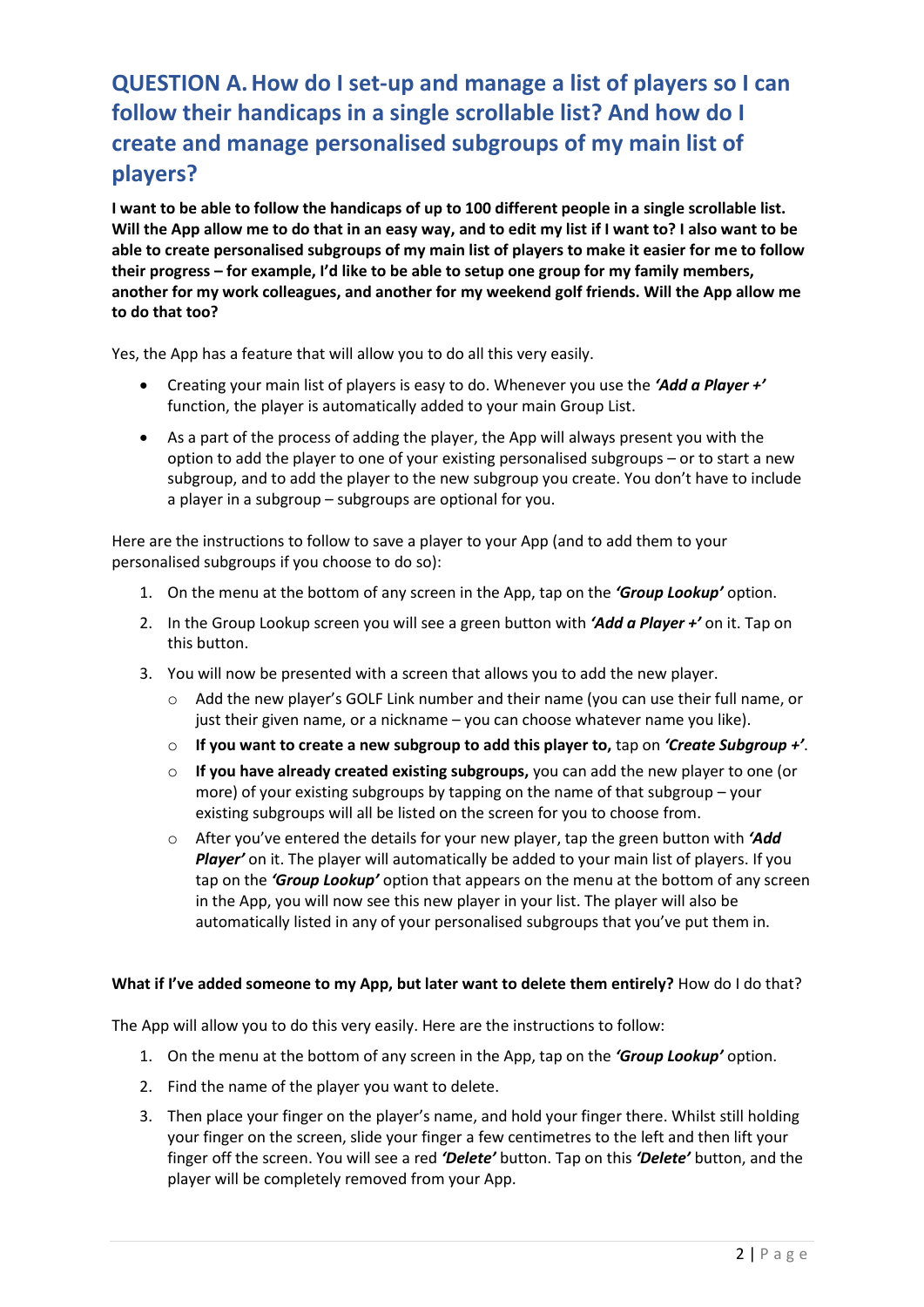**What if I've put someone in a subgroup and I later decide I'd like to remove them from that subgroup? Or I've put them in my main list of players without allocating them to a subgroup, and I later decide I'd like to add them to a subgroup?** Will the App allow me to do all this?

Yes, the App will allow you to do all this very easily. Here are the instructions to follow:

- 1. On the menu at the bottom of any screen in the App, tap on the *'Group Lookup'* option.
- 2. Find the name of the player you are looking to edit.
	- o **If this player is currently in one or more subgroups,** you will see at the end of the list of subgroups that sits underneath their name a small *'edit'* button. Tap on the *'edit'* button and this will take you to a screen that will allow you to edit the player's subgroups.
	- o **If this player is not currently in any subgroups,** you will see an *'add to subgroups'* button underneath their name. Tap on the *'add to subgroups'* button and this will take you to a screen that will allow you to add the player to your personalised subgroups.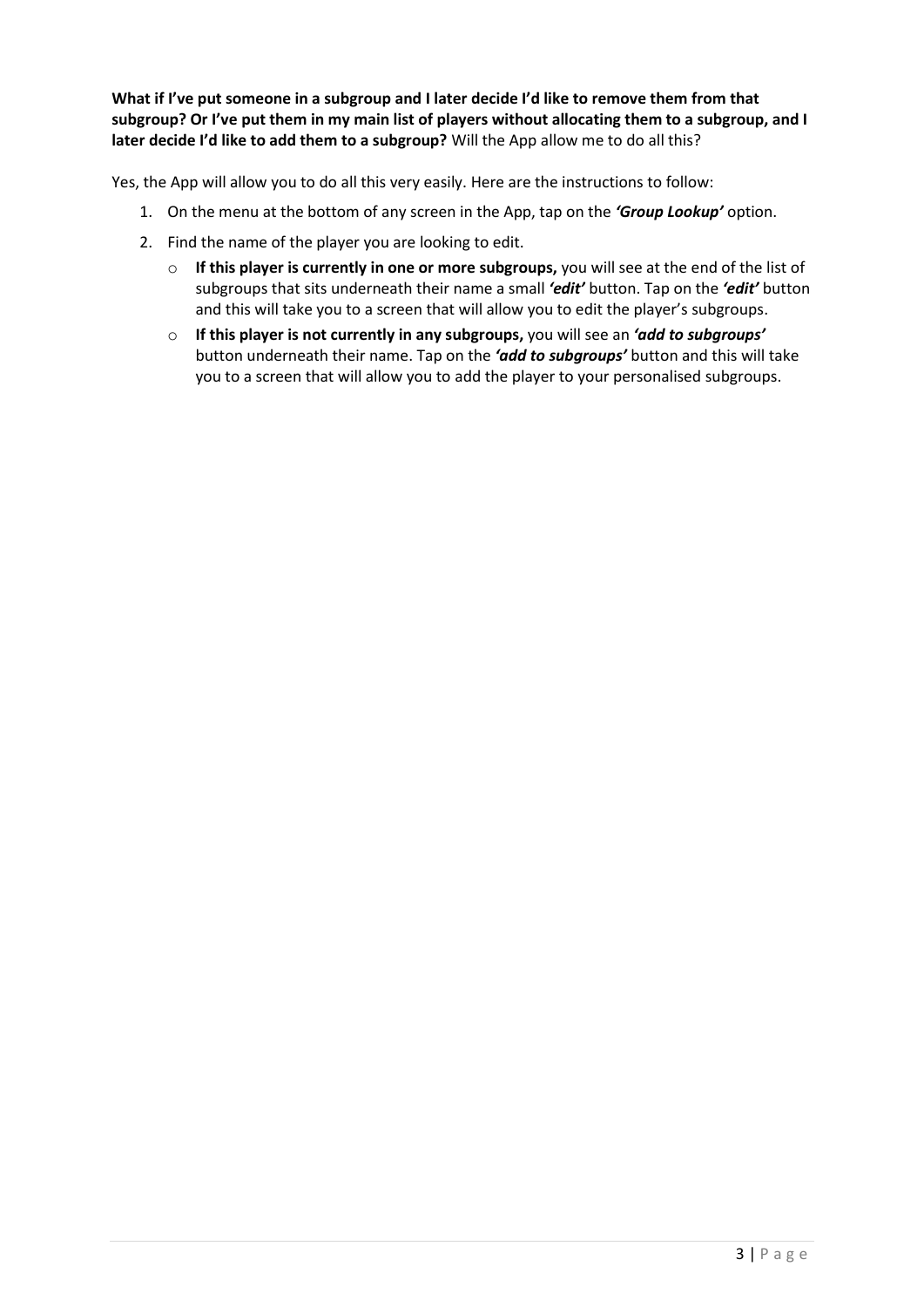## <span id="page-3-0"></span>**QUESTION B. How do I receive notifications to let me know when people in my lists have returned a new score?**

**I want to be able to keep fully up to date with the scores of the people in my lists whenever they've had a new round processed to their GOLF Link record. Does the App have an easy-to-use notifications feature that will help me with this?**

Yes, the App has a feature that will allow you to do this very easily and will ensure you're always fully up to date. Here are the instructions to follow:

#### **For iPhone**

- The settings for enabling the Notifications feature are not located within the GA Handicap App.
- So, the first step is to close the GA Handicap App.
- Then, go to your iPhone's home screen, and follow these steps:
	- 1. Tap on the *'Settings'* icon.
	- 2. Tap on the *'Notifications'* item in the menu.
	- 3. Tap on *'GA Handicap'*.
	- 4. Ensure *'Allow Notifications'* is enabled (ie ensure the *'Allow Notifications'* button appears as green).
	- 5. You will see there are several places in your phone where Notifications can be displayed (the places are: on *'Lock Screen'*, *'Notification Centre'*, and *'Banners'*) – for optimal experience, we suggest you enable all three.
	- 6. For optimal experience, we suggest that you have the *'Sounds'* and *'Badges'* options enabled (ie that you tap the buttons for these options so they both appear as green).
	- 7. Close *'Settings'*.
	- 8. Re-open the GA Handicap App.

#### **For Android**

- The settings for enabling the Notifications feature are not located within the GA Handicap App.
- So, the first step is to close the GA Handicap App.
- Then, locate your *'Settings'* icon it may be on your home screen or in your Android phone App menu, and follow these steps:
	- 1. Tap on the *'Settings'* icon.
	- 2. Tap on the *'Notifications'* item in the menu.
	- 3. Tap on *'GA Handicap'* (if you are unable to see the GA Handicap App you may need to tap on *'more'*, then tap on *'Most recent (25)'* and change this to *'all'*).
	- 4. Ensure *'Show Notifications'* is enabled (ie ensure the *'Show Notifications'* button appears as blue).
	- 5. When you tap on *'Miscellaneous'* you will see several options for how Notifications can be displayed on your phone. For optimal experience, we suggest that you: enable *'Alert'* (rather than *'silent'*), Sound setting is *'default notification'* rather than *'silent'*, and *'Lock screen'* is set to *'show content'*.
	- 6. For optimal experience, we also suggest that you have the *'App Icon Badges'* options turned on.
	- 7. Close *'Settings'*.
	- 8. Re-open the GA Handicap App.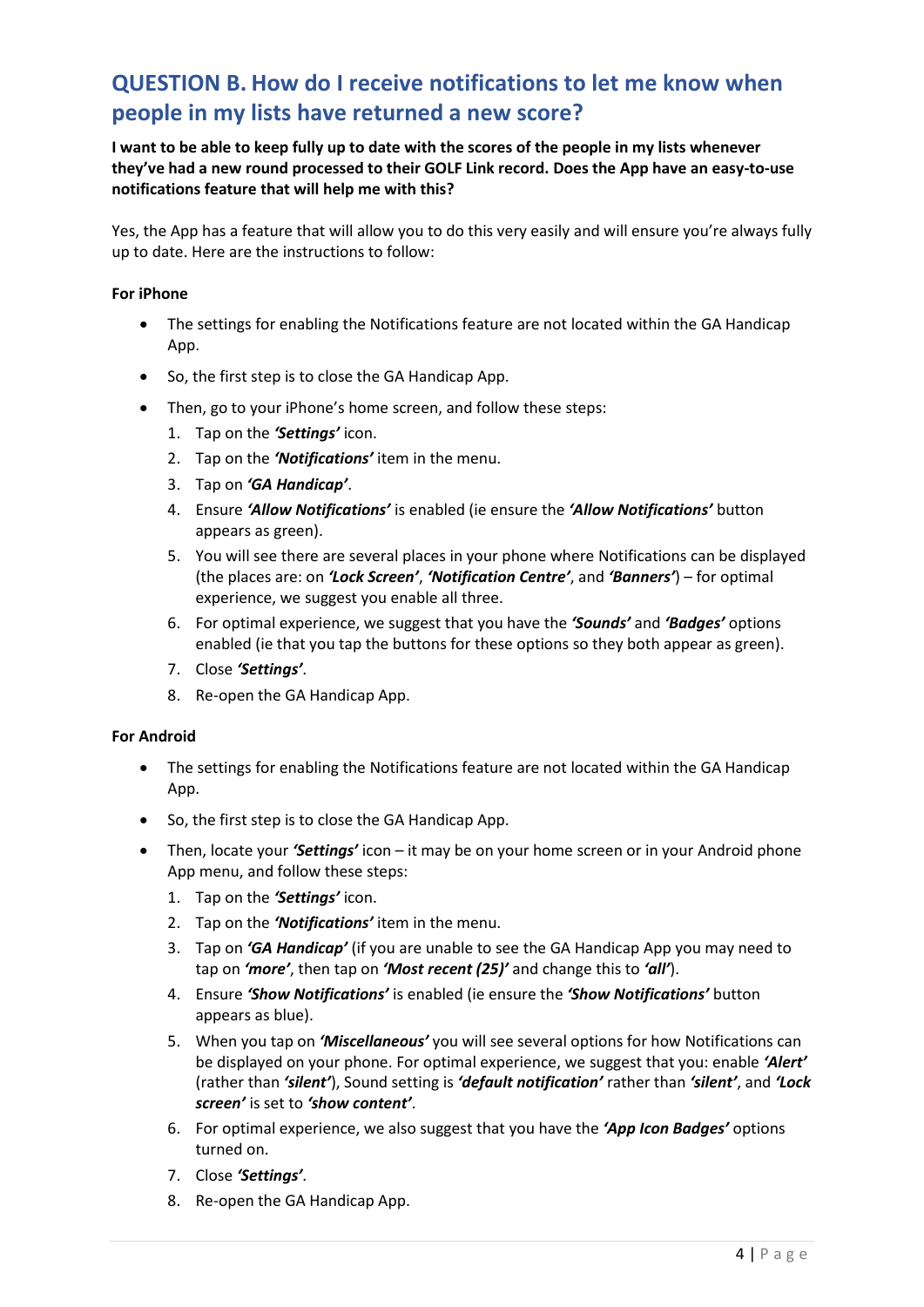### <span id="page-4-0"></span>**QUESTION C. How do I use the Daily Handicap calculator?**

**Some of the people in my lists will soon be playing a round of golf at the same facility, and I want the App to display Daily Handicaps for them. Can it do that? I've also got a mixture of females and males playing on the day. Will the App be able to display in the same list the Daily Handicaps of the females for the tees they will be playing from, and the Daily Handicaps of the males for the tees they will be playing from?**

Yes, the App has a feature that will allow you to do all this very easily. Here are the instructions to follow:

- 1. On the menu at the bottom of any screen in the App, tap on the *'Daily Hcp'* option.
- 2. Start typing your facility name and the full text will appear tap on the option you want.
- 3. Once you have done this, two fields will appear. One called *'Men's and Boys' Tees'* and the other called *'Women's and Girls' Tees'*.
- 4. There is a down arrow at the far-right of each of these fields. Tap on the down arrow to view all the tee options for each gender.
- 5. If you only want to calculate Daily Handicaps for one gender in your list, then select a tee option for that gender only. If you want to calculate Daily Handicaps for both genders in your list, then select a tee option for both genders.
- 6. Once you have made your tee selections, click on the green *'Calculate'* button.
- 7. The display of all handicaps in the App will now be in Daily Handicap mode in any screen you tap into.
- 8. To transfer back into GA Handicap mode, tap on the *'X'* button at the top-right of any screen.

**Rather than selecting from our pre-entered sets of tees, you may instead choose to use this feature to calculate Daily Handicaps for Scratch Rating, Slope Rating and Par values that you enter manually.** Here are the instructions to follow if you would like to do this:

- 1. On the menu at the bottom of any screen in the App, tap on the *'Daily Hcp'* option.
- 2. There are two options listed immediately below the *'Daily Handicap Calculator'* heading at the top of the screen. The two options are *'Search for Course'* and *'Enter Details Manually'*. The App will always default to the *'Search for Course'* option. If you want to choose the manual-entry option, tap on *'Enter Details Manually'*.
- 3. Enter your chosen values and then click on the green *'Calculate'* button.
- 4. The display of all handicaps in the App will now be in Daily Handicap mode in any screen you tap into.
- 5. To transfer back into GA Handicap mode, tap on the *'X'* button at the top-right of any screen.